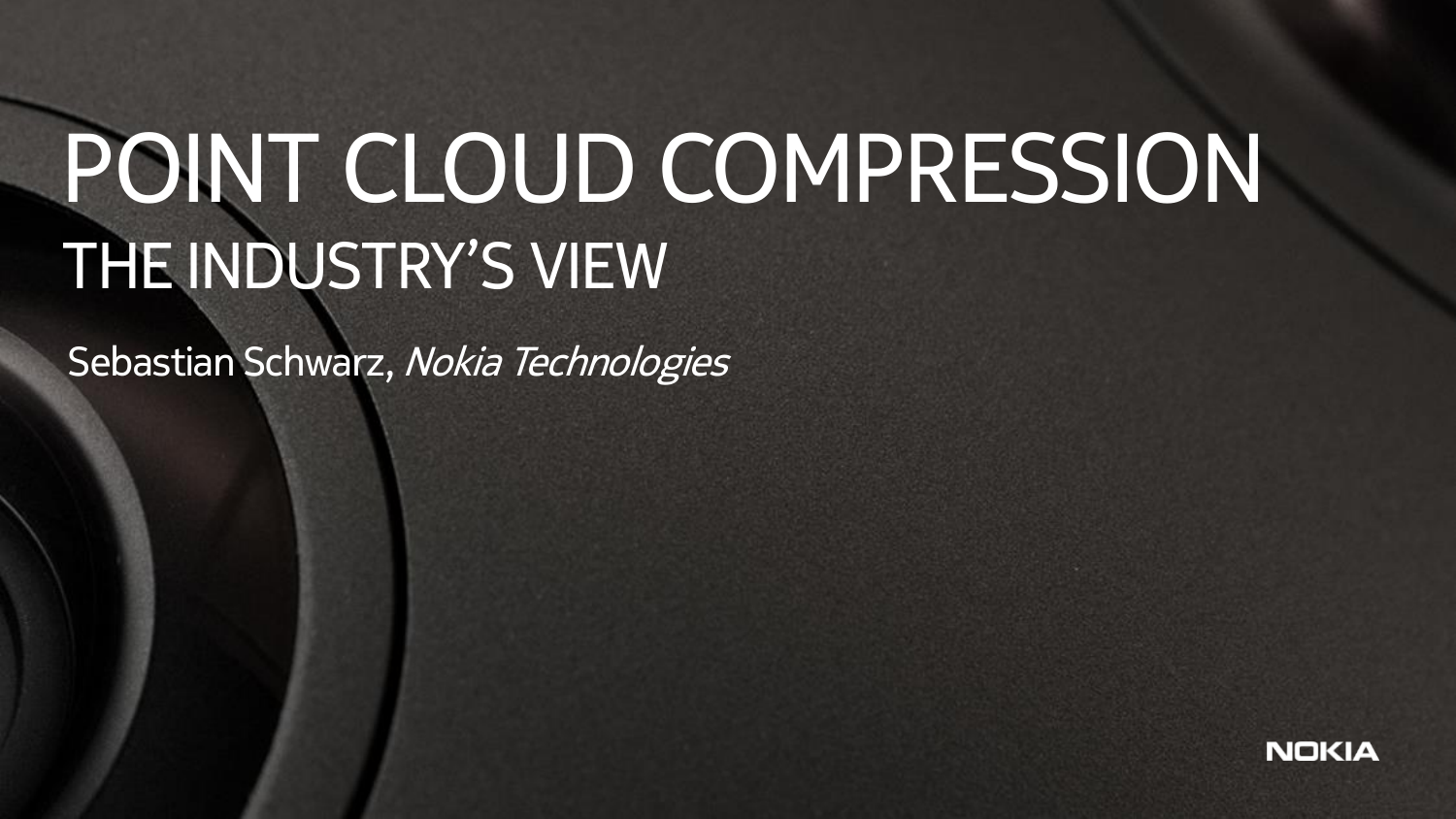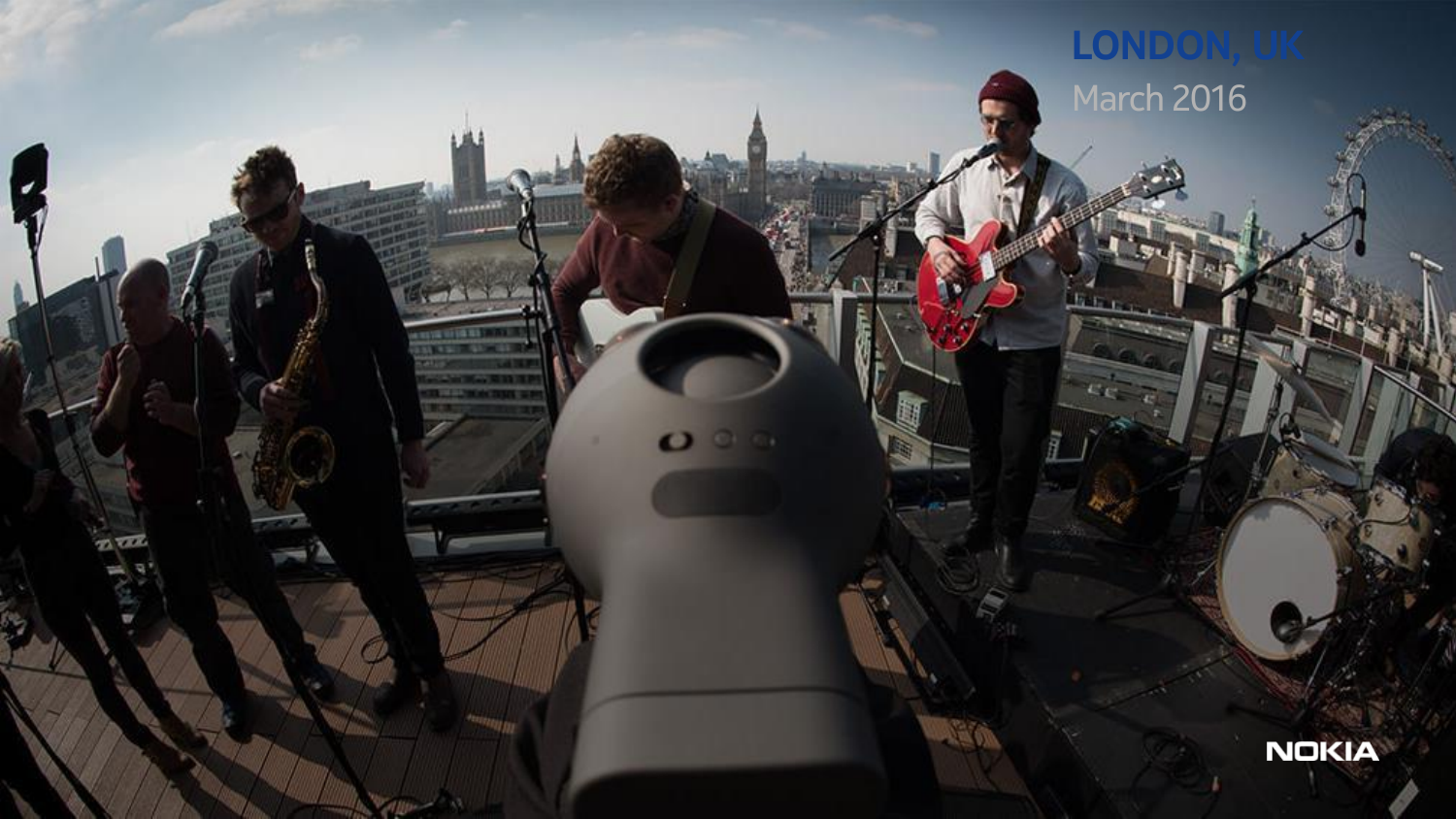**BARCELONA, SPAIN** February 2016

## 55B 55B

جراد

55B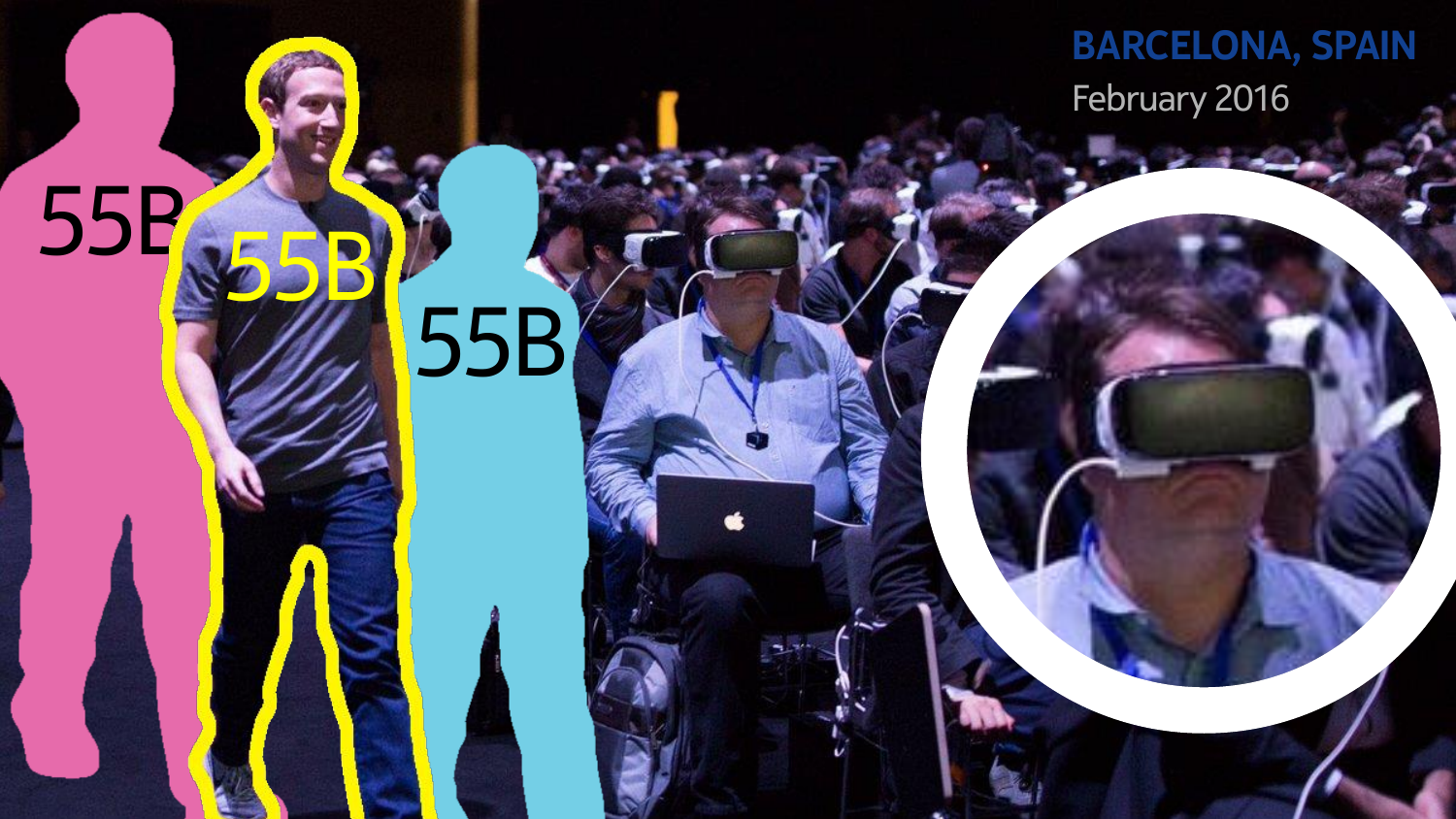| B B C       |            | Sign in                    |  | <b>News</b> | <b>Sport</b>    | Weather     | Shop    | Earth | Travel   | More                            | $\overline{\phantom{a}}$<br><b>SON</b> |        |
|-------------|------------|----------------------------|--|-------------|-----------------|-------------|---------|-------|----------|---------------------------------|----------------------------------------|--------|
| <b>NEWS</b> |            |                            |  |             |                 |             |         |       |          |                                 |                                        |        |
| Home        | Video      | <b>UK</b><br>Asia<br>World |  |             | <b>Business</b> | <b>Tech</b> | Science |       | Magazine | <b>Entertainment &amp; Arts</b> |                                        | Health |
|             | Technology |                            |  |             |                 |             |         |       |          |                                 |                                        |        |

#### Nokia kills off Ozo high-end virtual reality cameras

 $\leq$  Share

 $\nabla_{\!\!1}$ 

© 10 October 2017 Technology

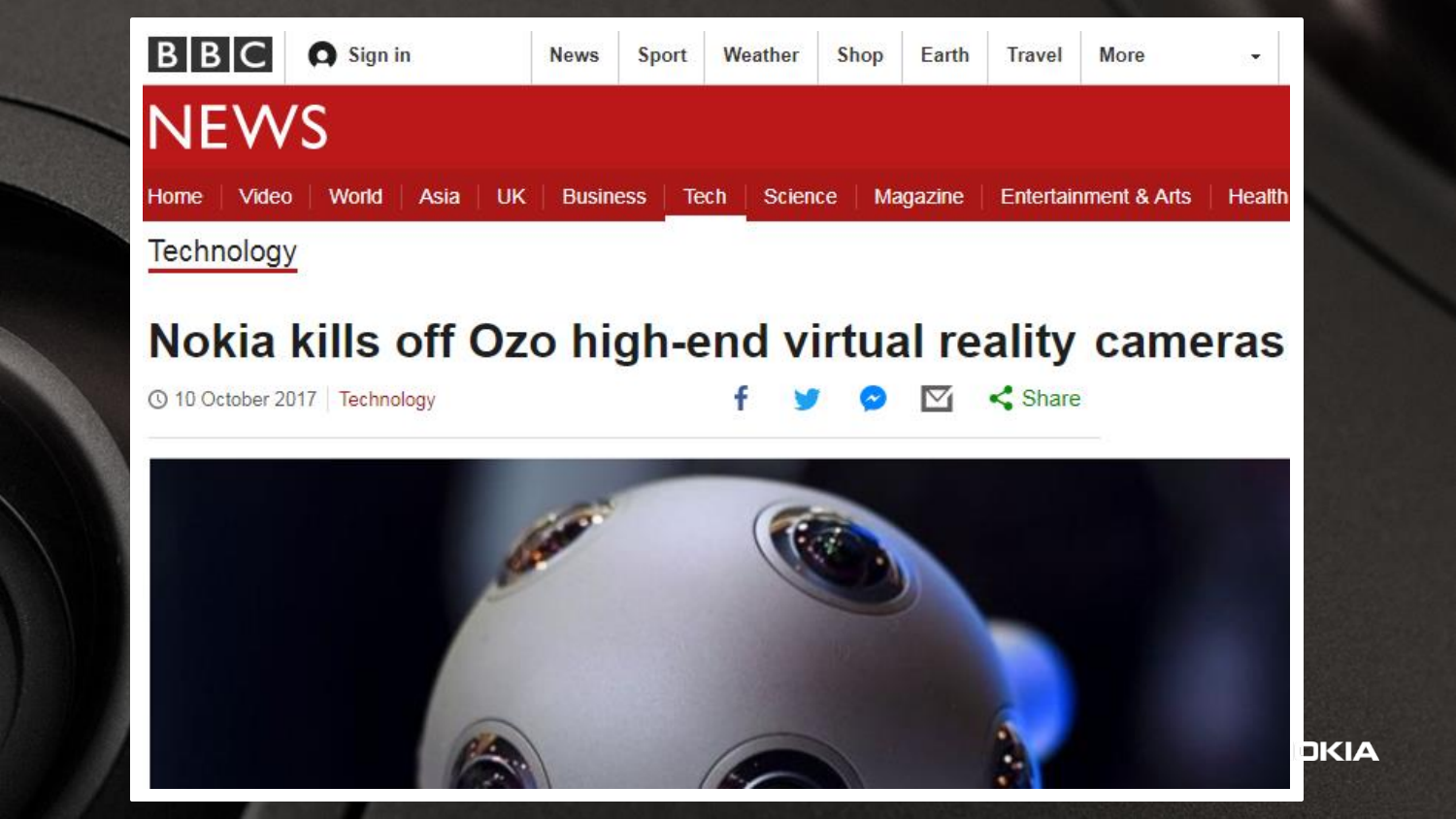"I'm incredibly excited by AR because I can see uses for it everywhere. I can see uses for it in education, in consumers, in entertainment, in sports. I can see it in **every business** that I know anything about.

I also like the fact that it **doesn't isolate**.

I don't like our products being used a lot. I like our products amplifying thoughts and I think AR can help **amplify the human connection**.

I've never been a fan of VR like that because I think it does the opposite.

There are clearly some cool niche things for VR but it's not profound in my view. **AR is profound.**"

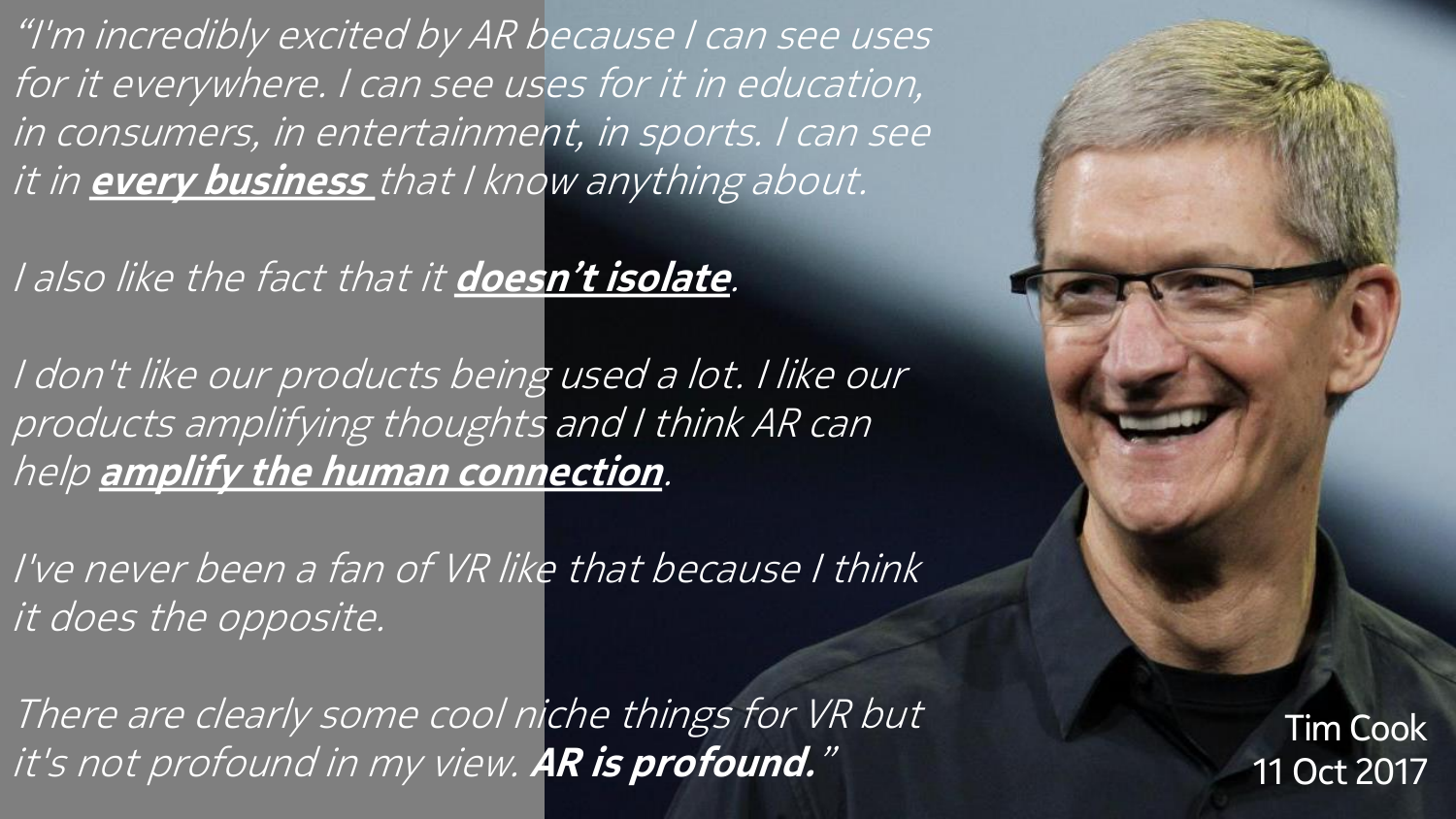# Saying good bye to old "VR" Saying hello to true immersion

VR is so much more than 360 video Immersion is so much more than 6DOF It happens all around us Everywhere Every day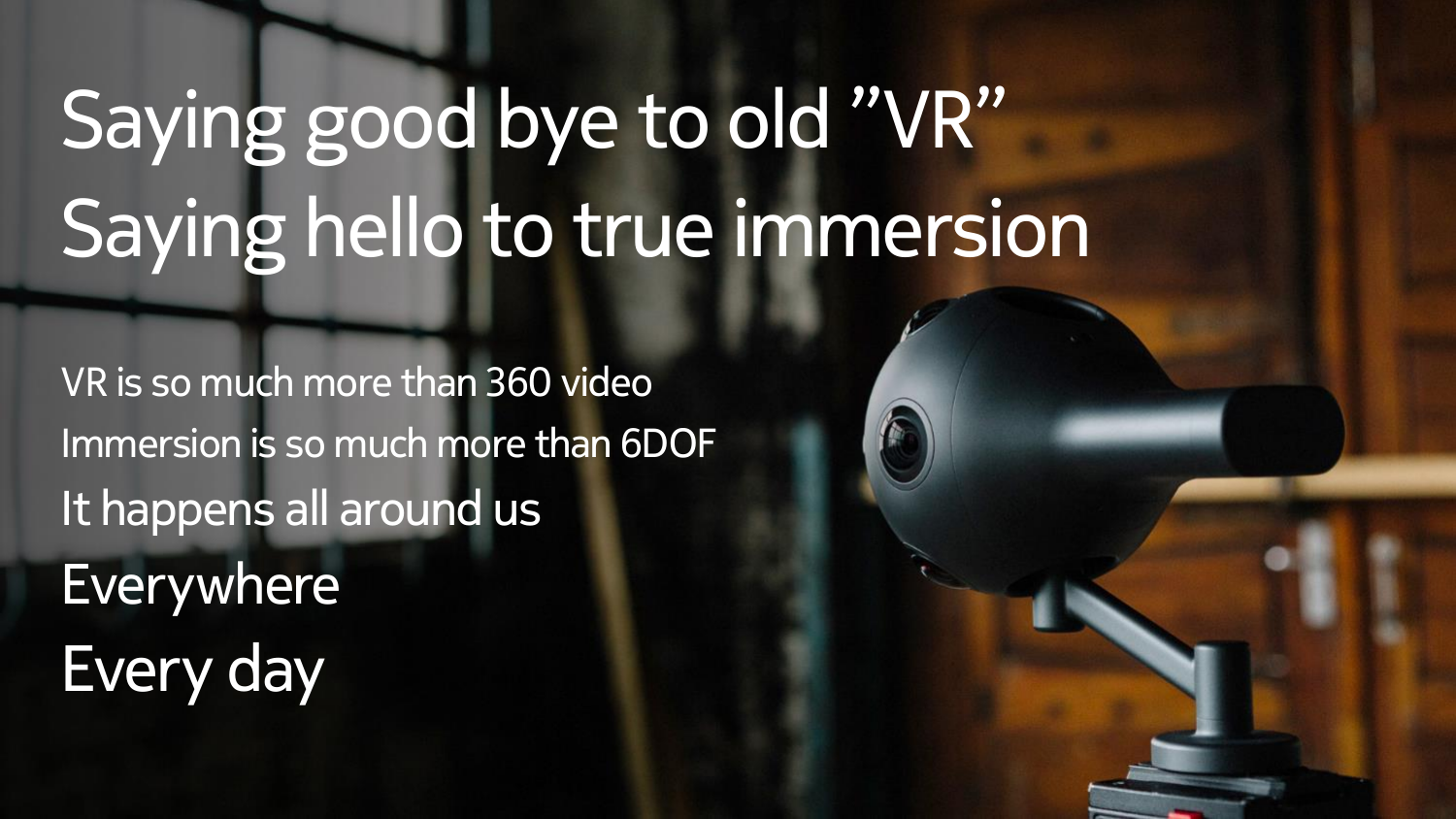## We don't want

Isolating experiences

Event-driven experiences

Expensive & cumbersome hardware

Wait for 5 more years**NOKIA**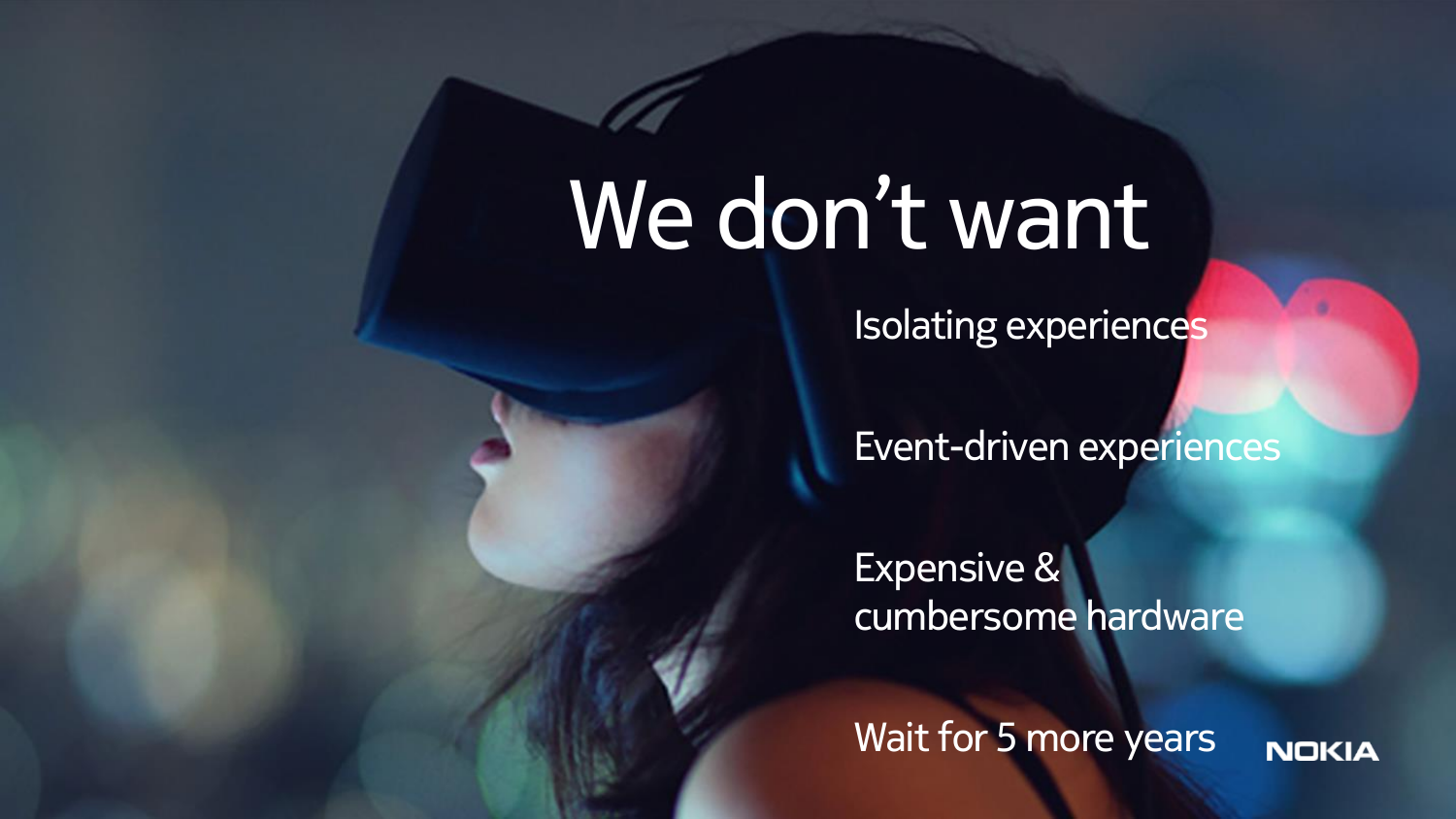## We **Want**

#### Social immersion,

everyday,

### on today's hardware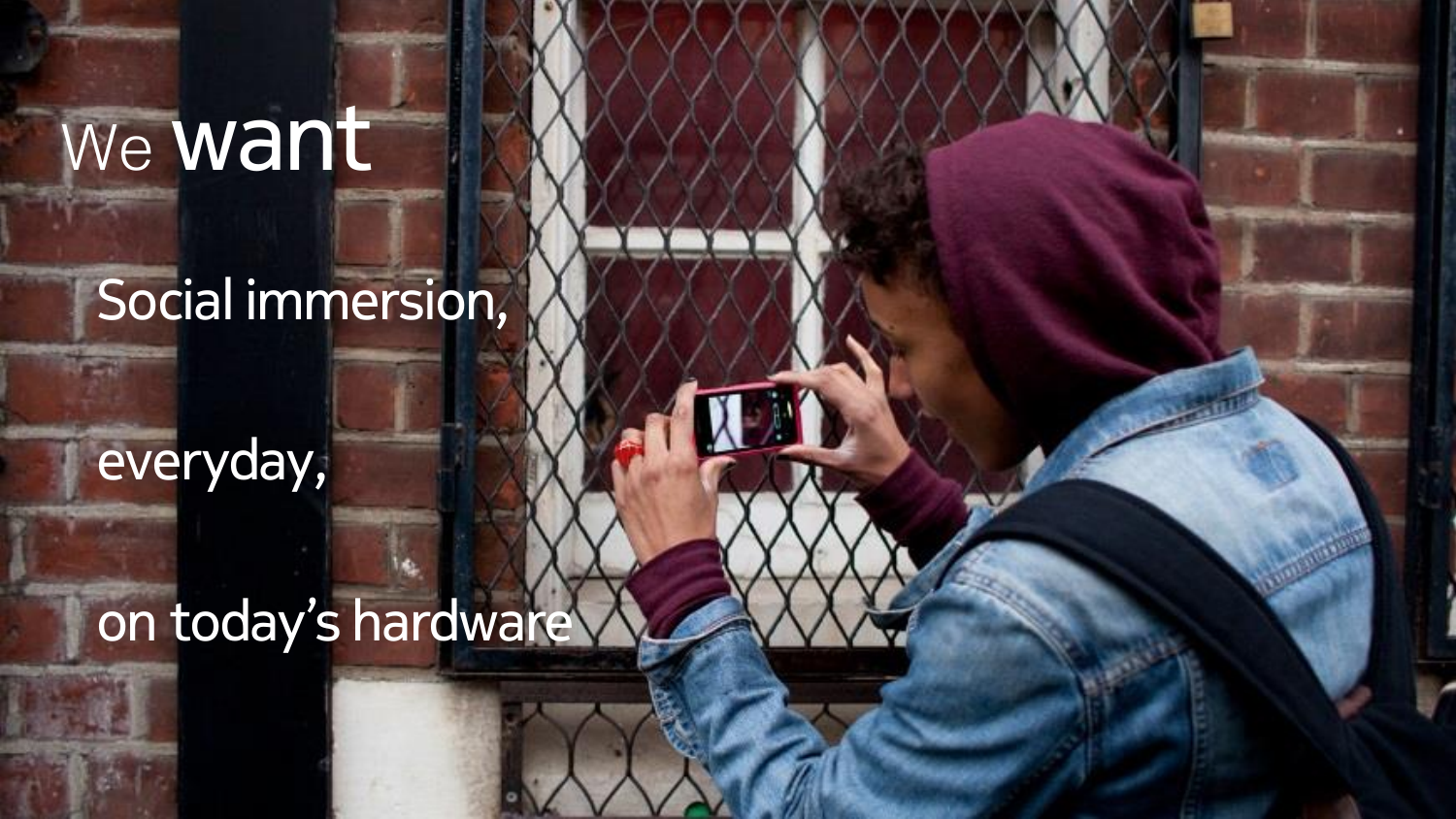# How do we get there?

Point Clouds are a key for immersive experience Point Cloud Compression is the key for distribution 2D video codecs are highly advanced and supported

-> Compress point clouds with 2D video coding tools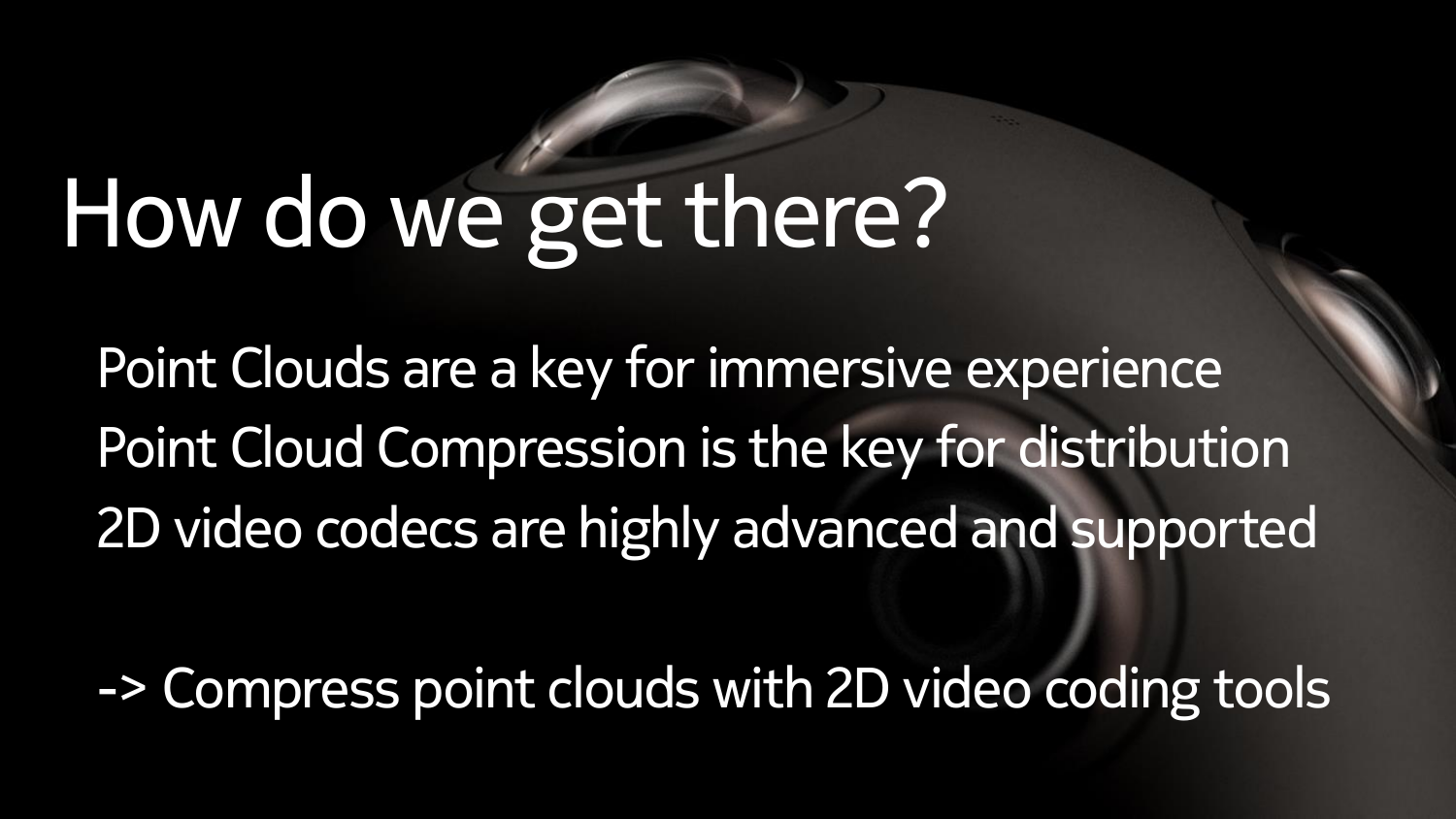Synergise with today's technology Keep an eye out for the future

# Three Billion mobile devices in daily use